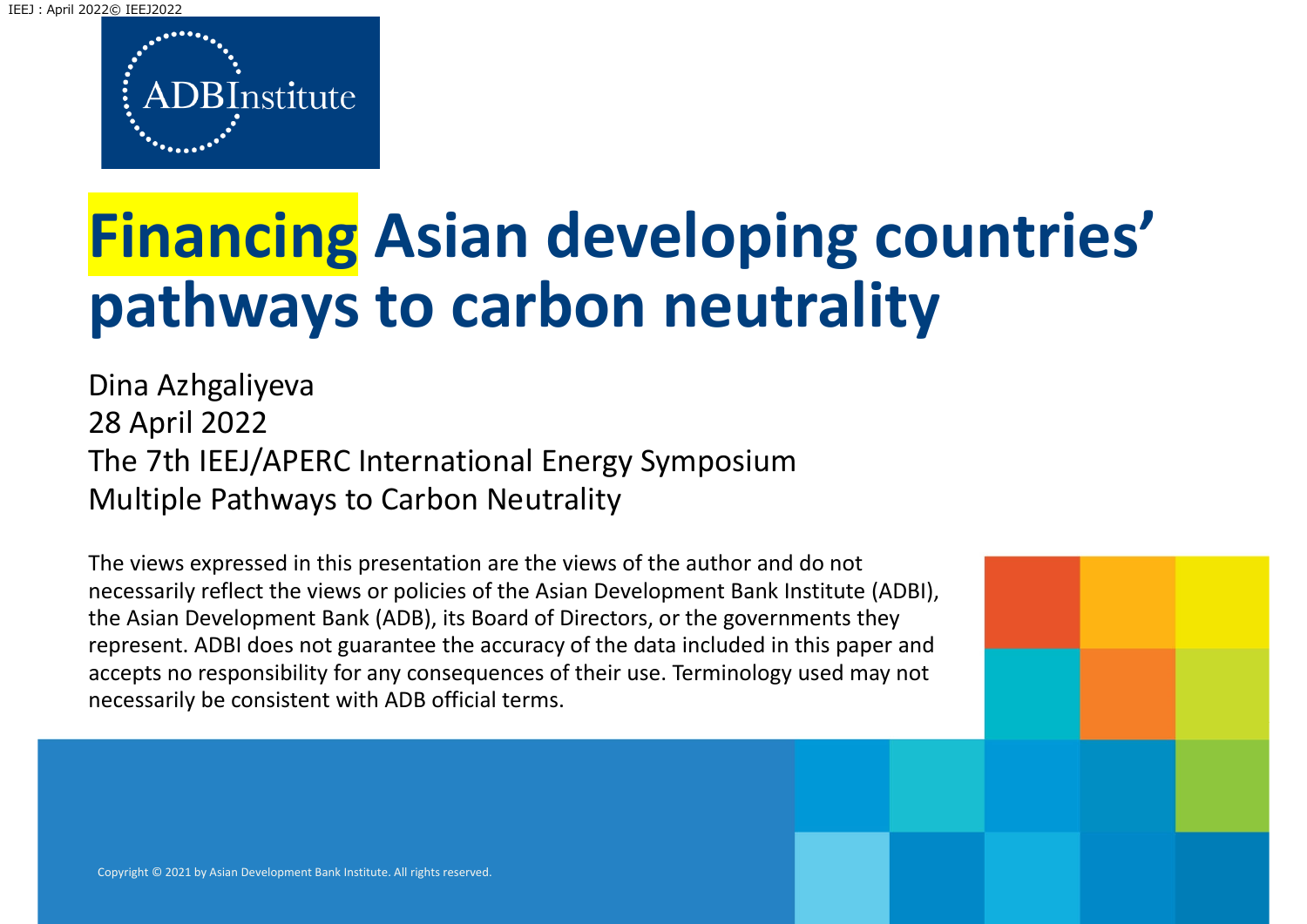#### **Infrastructure investment (inc. climate) gaps is nearly 6% of GDP in Asia and the Pacific. Particularly high in the Pacific, South Asia and Central Asia**

| Table 1: Estimated Infrastructure Investment Needs by Region, 45 DMCs, 2016-2030<br>(\$ billion in 2015 prices) |                                          |                                                                |                                                                                    |                            |                   |                                           |                                     |                   |                                           |
|-----------------------------------------------------------------------------------------------------------------|------------------------------------------|----------------------------------------------------------------|------------------------------------------------------------------------------------|----------------------------|-------------------|-------------------------------------------|-------------------------------------|-------------------|-------------------------------------------|
| <b>Region/Subregion</b>                                                                                         | Projected<br><b>Annual GDP</b><br>Growth | <b>2030 UN</b><br><b>Population</b><br>Projection<br>(billion) | 2030<br>Projected<br><b>GDP Per</b><br>Capita<br>$(2015 \text{ $}^{\circ}\text{)}$ | <b>Baseline Estimates</b>  |                   |                                           | <b>Climate-adjusted Estimates**</b> |                   |                                           |
|                                                                                                                 |                                          |                                                                |                                                                                    | Investment<br><b>Needs</b> | Annual<br>Average | Investment<br>Needs as % of<br><b>GDP</b> | Investment<br><b>Needs</b>          | Annual<br>Average | Investment<br>Needs as % of<br><b>GDP</b> |
| <b>Central Asia</b>                                                                                             | 3.1                                      | 0.096                                                          | 6,202                                                                              | 492                        | 33                | 6.8                                       | 565                                 | 38                | 7.8                                       |
| East Asia                                                                                                       | 5.1                                      | 1.503                                                          | 18,602                                                                             | 13,781                     | 919               | 4.5                                       | 16,062                              | 1,071             | 5.2                                       |
| South Asia*                                                                                                     | 6.5                                      | 2.059                                                          | 3,446                                                                              | 5,477                      | 365               | 7.6                                       | 6,347                               | 423               | 8.8                                       |
| Southeast Asia                                                                                                  | 5.1                                      | 0.723                                                          | 7,040                                                                              | 2,759                      | 184               | 5.0                                       | 3,147                               | 210               | 5.7                                       |
| <b>The Pacific</b>                                                                                              | 3.1                                      | 0.014                                                          | 2,889                                                                              | 42                         | 2.8               | 8.2                                       | 46                                  | 3.1               | 9.1                                       |
| <b>Asia and the Pacific</b>                                                                                     | 5.3                                      | 4.396                                                          | 9,277                                                                              | 22,551                     | 1,503             | 5.1                                       | 26,166                              | 1,744             | 5.9                                       |

\* Pakistan and Afghanistan are included in South Asia. \*\* Climate change adjusted figures include climate mitigation and climate proofing costs, but do not Note: include other adaptation costs, especially those associated with sea level rise.

Source: 2015 Revision of World Population Prospects, United Nations; ADB estimates.

Source: https://www.adb.org/sites/default/files/publication/227496/special-report-infrastructure.pdf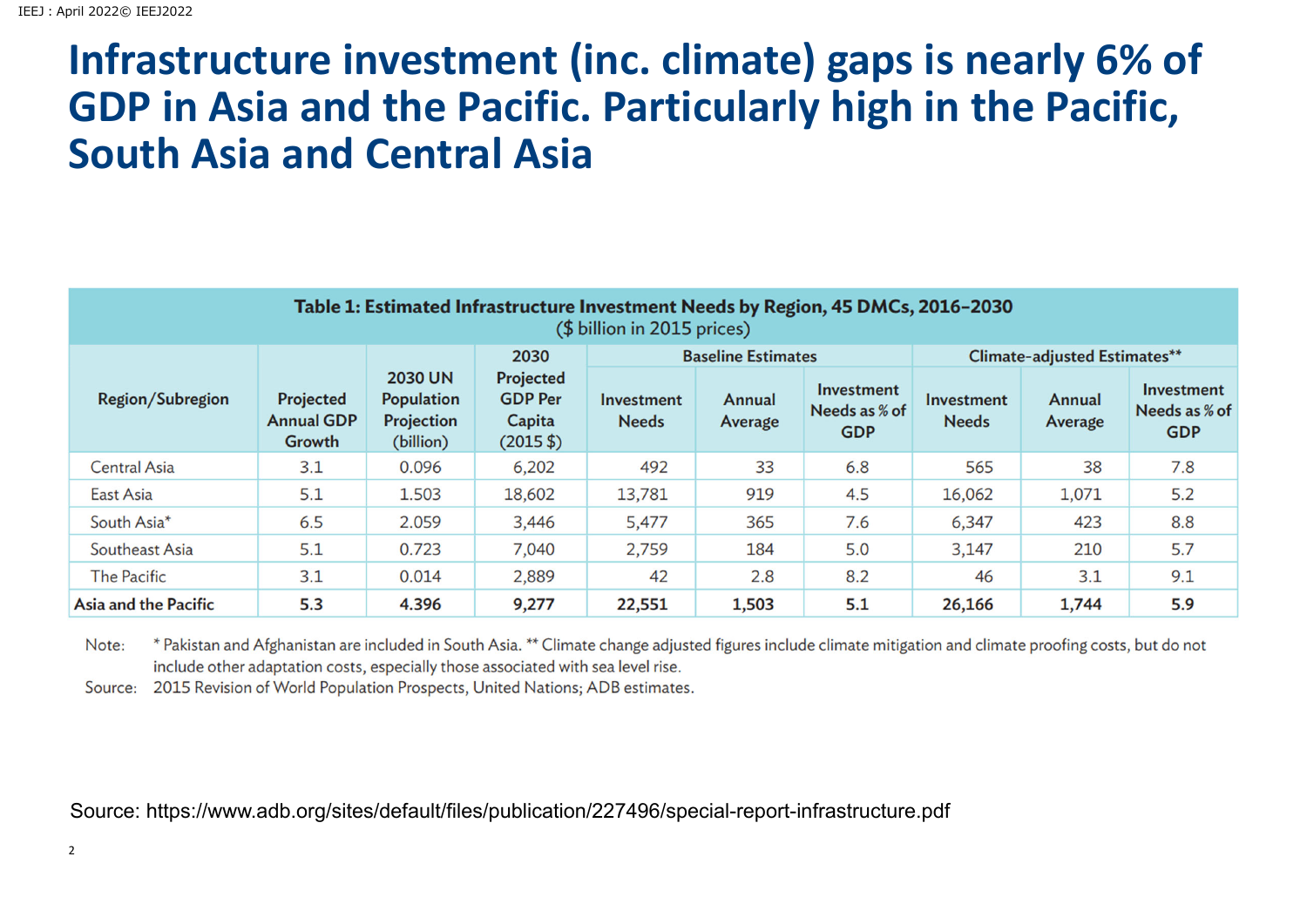#### Green bonds also started to grow quickly in 2021, after slow down in 2019‐2020 due to COVID‐19. Over half trillion of green bonds were issued in 2021.



#### Source: Bloomberg terminal (2022)

3 Green bonds are fixed income financial instruments used to fund projects that have positive environmental and/or climate benefits, inc. Green Buildings.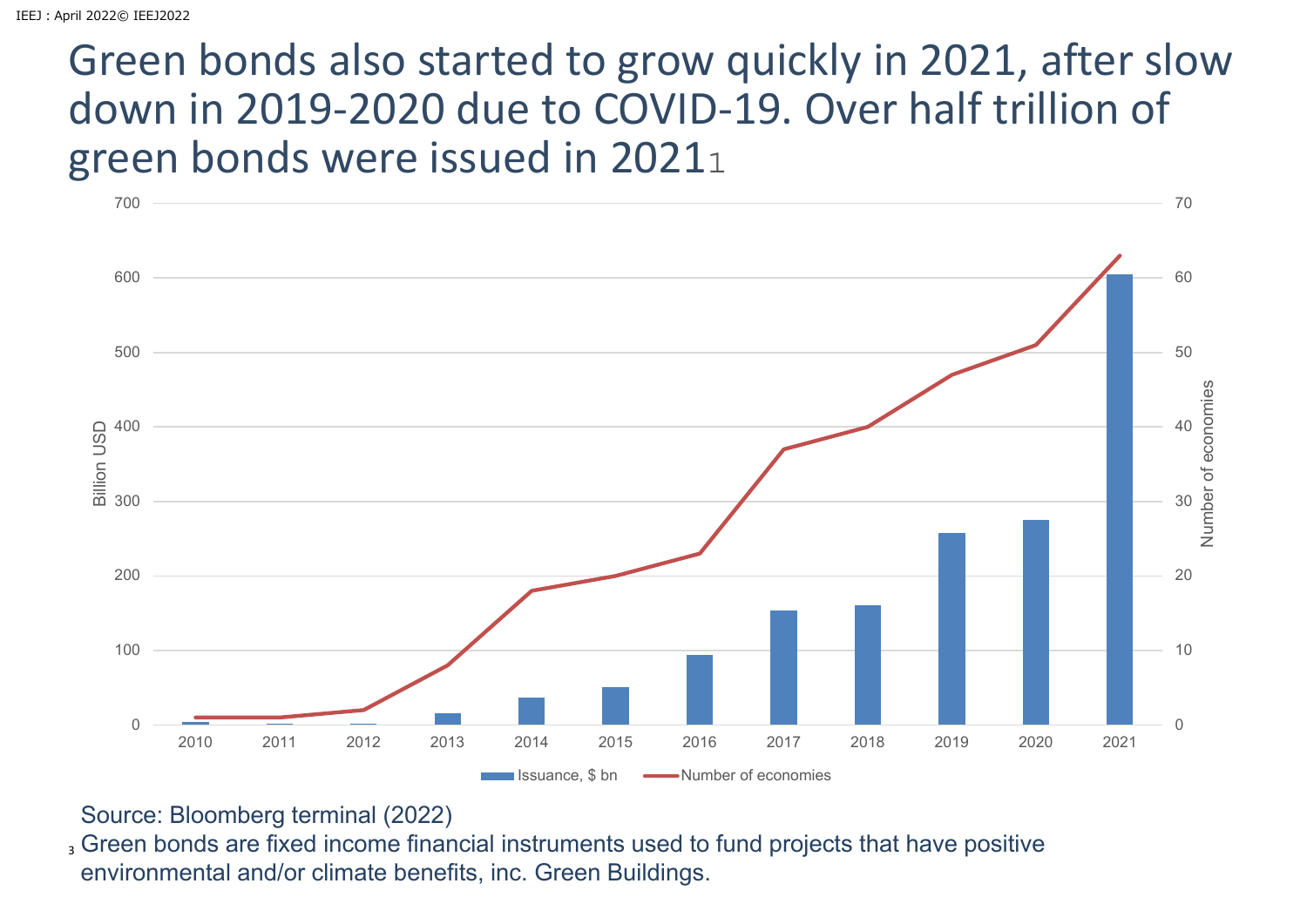#### **These 11 economies issue 3/4 of all green bonds in the world.**



4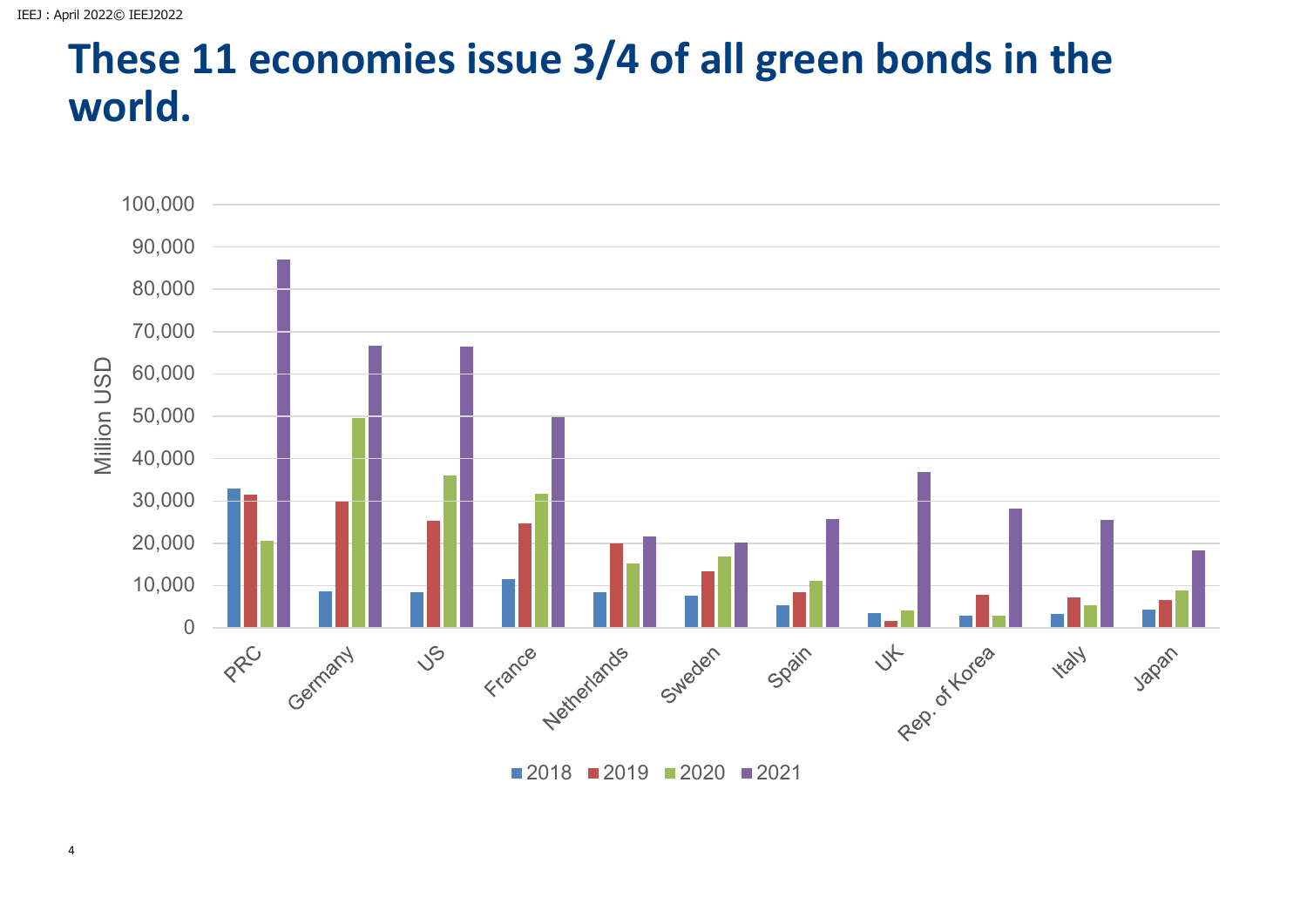#### **5.1. Green bond**

- $\bullet$ Main drawbacks of green bonds:
- (i) Cost of labeling bonds 'green', which includes cost of external reviewers. Solution: Green Bond Grants as in Hong Kong, China; Japan; Malaysia and Singapore
- (ii) Local currency exchange risks when issued in foreign currency (Figure 5). Solution: support local demand as in Malaysia
- (iii) Uncertain demand especially for issuers with low ranking (Moody's rating). Solution: Government purchase green bonds (guaranteed demand)



#### Green bond issuance by currency as of Oct 2021

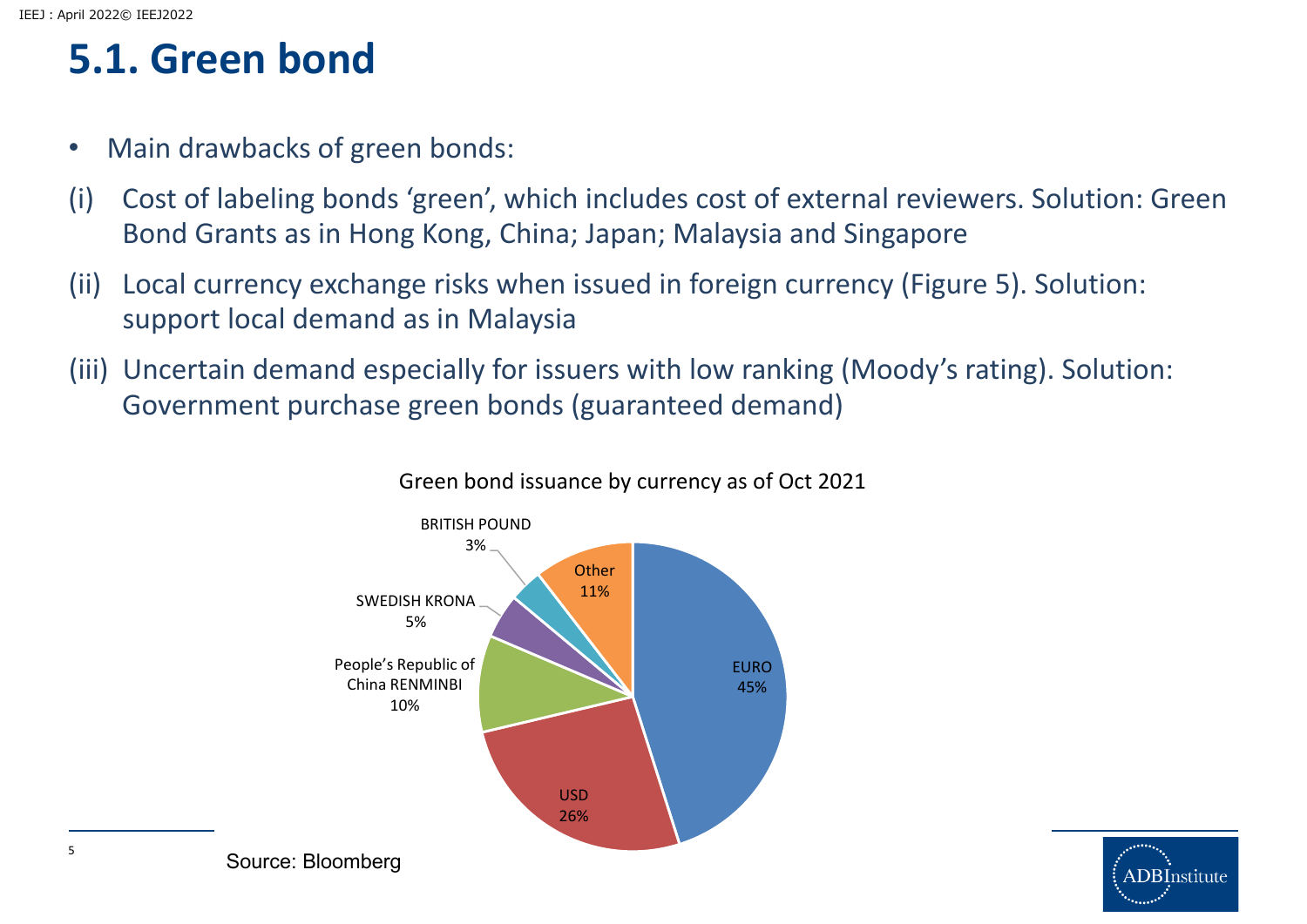- • The number of responsible investors targeting green investments is growing, international financial institutions have also been urged to play their part and work toward unleashing the trillions in private and public sector finance required to secure global net zero.
- $\bullet$  The Asian Development Bank (ADB), for instance, increased its climate finance target from \$80 billion to \$100 billion by 2030

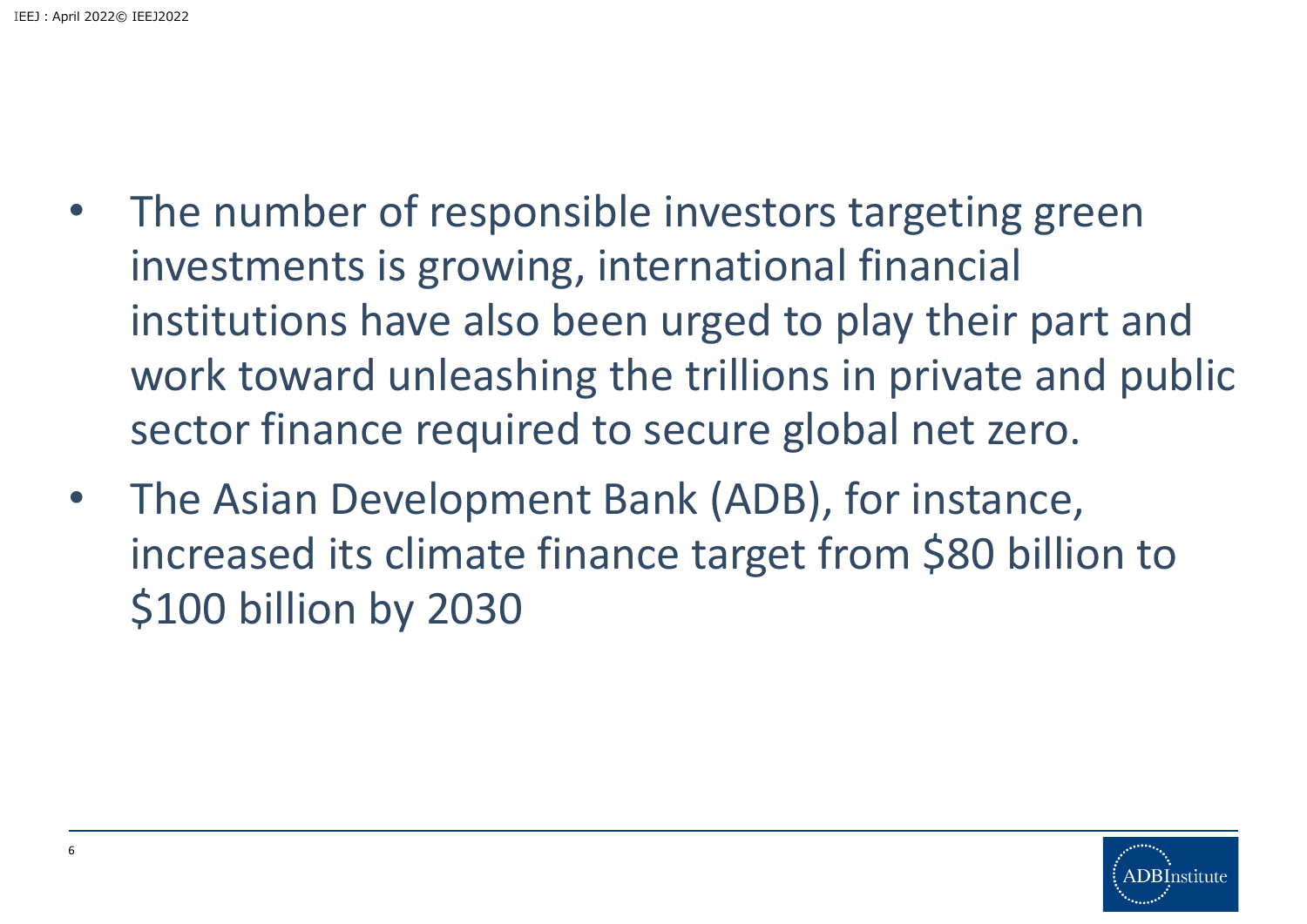#### **Energy Transition Mechanism (ETM) Accelerating the Transition from Coal to Clean Energy**

ETM is <sup>a</sup> scalable, collaborative initiative developed in partnership with developing countries that will leverage <sup>a</sup> market‐based approach to accelerate the transition from fossil fuels to clean energy.

Objective: to retire coal power assets on an earlier than if they remained with their current owners. Proceeds from the assets or other investments will be mobilized toward clean energy.

Source of funds: governments, multilateral banks, private sector investors, philanthropies, and long‐term investors.

Source: ADB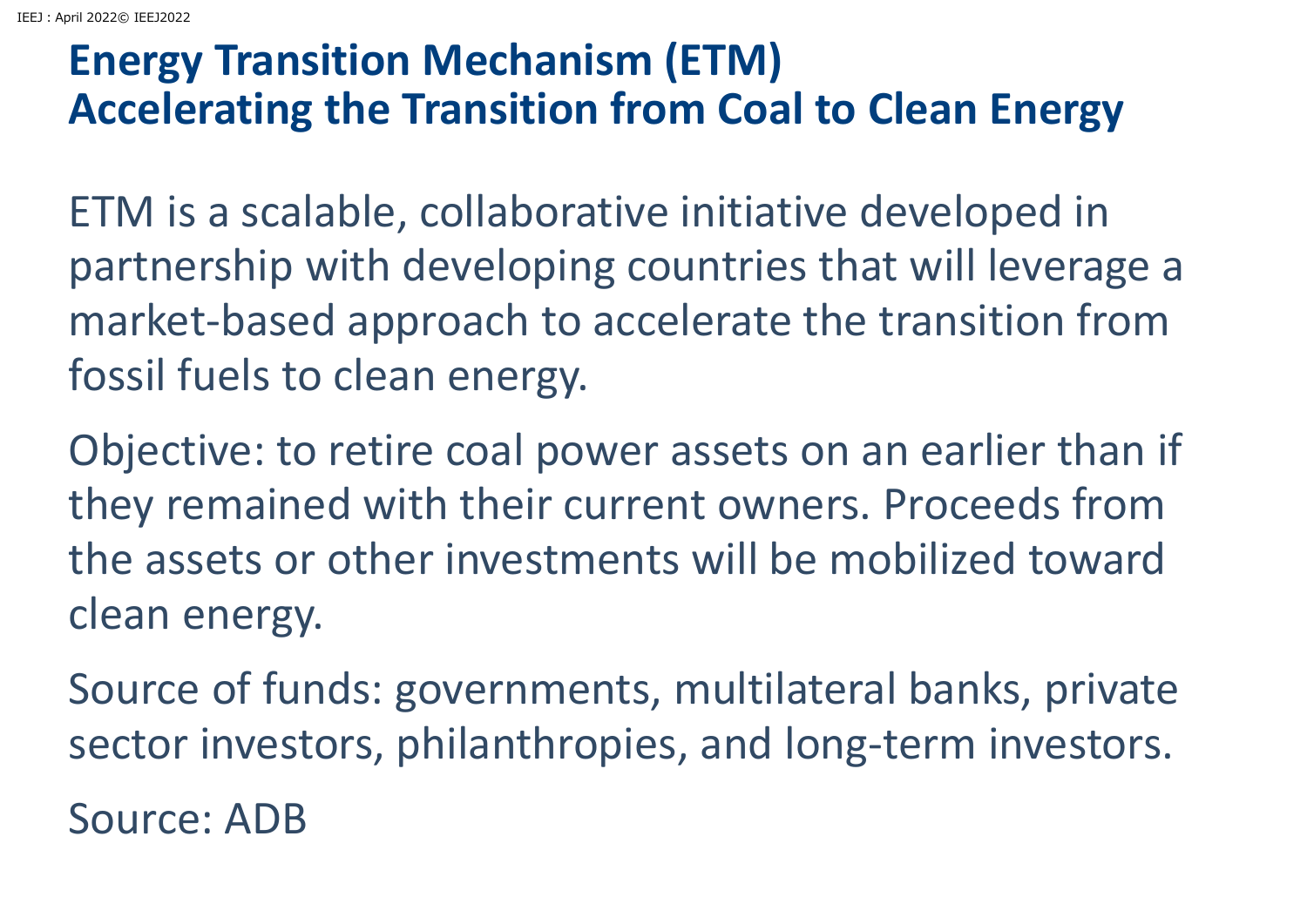## **ETM Pilot**

- Launched at the COP26 on 3 November 2021, Glasgow, UK
- Countries: Indonesia, the Philippines, and Viet Nam
- Funds: Governments of the US, the UK, Japan, and Denmark, along with stakeholders from the private sector, and philanthropic foundations
- Objective: to retire/repurpose 5‐7 coal‐fired power plants in the pilot countries. Repurposed plants will be converted to renewable energy generation or alternative uses.

Source: ADB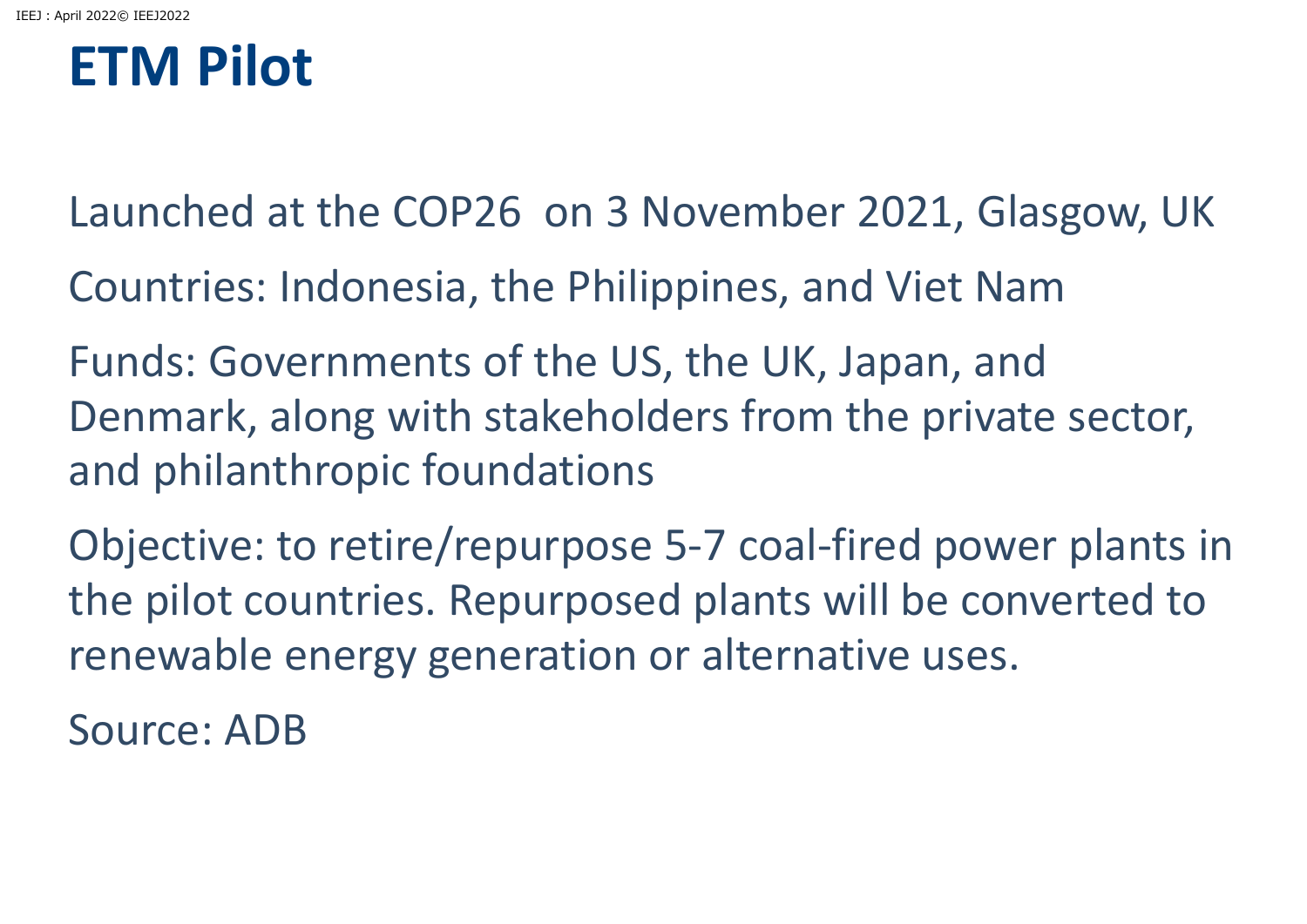## **The need to scale up**

ETM has the potential to be scaled up to other parts of Asia and the Pacific, as well as Latin America and Africa and to be the largest carbon reduction model in the world

Ultimately, retiring 50% of the coal fleet in ETM's three pilot phase countries (Indonesia, the Philippines, and Viet Nam) would reduce CO2 emissions by 200 million tons annually, the equivalent of taking 61 million cars off the road.

ADB is working with DMCs and key partners to ensure ETM is a replicable and scalable mechanism that can be successfully adjusted and adopted in various regions and contexts.

Source: ADB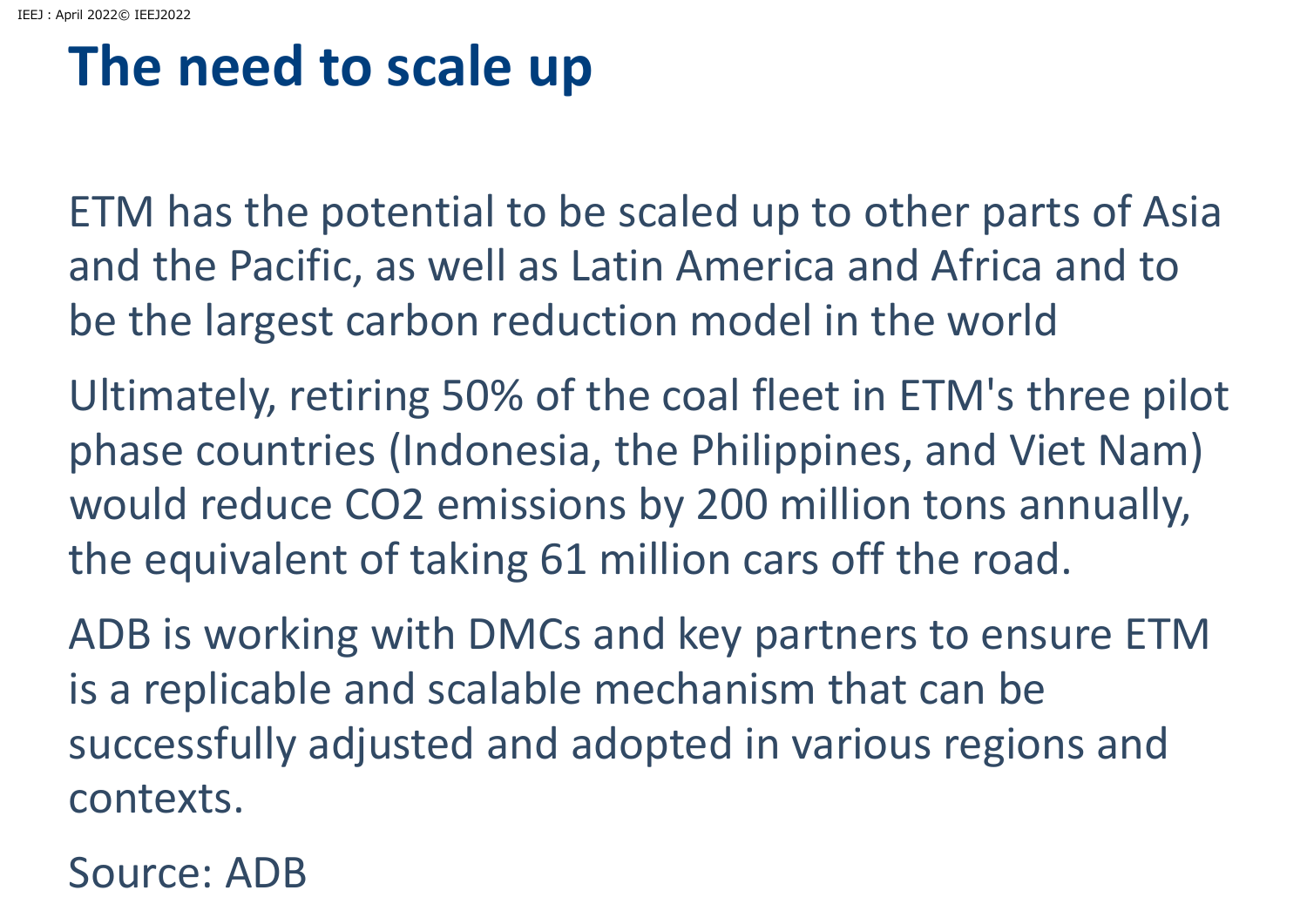#### **Summary**

There is no single solution for meeting impactful climate goals in developing Asia.

Appropriate policy measures will need to account for variations in geography, climate, sector, and electricity market characteristics.

They will also require long‐term planning, learning from other countries, and learning‐by‐doing to prepare the electricity market for <sup>a</sup> highly renewable world.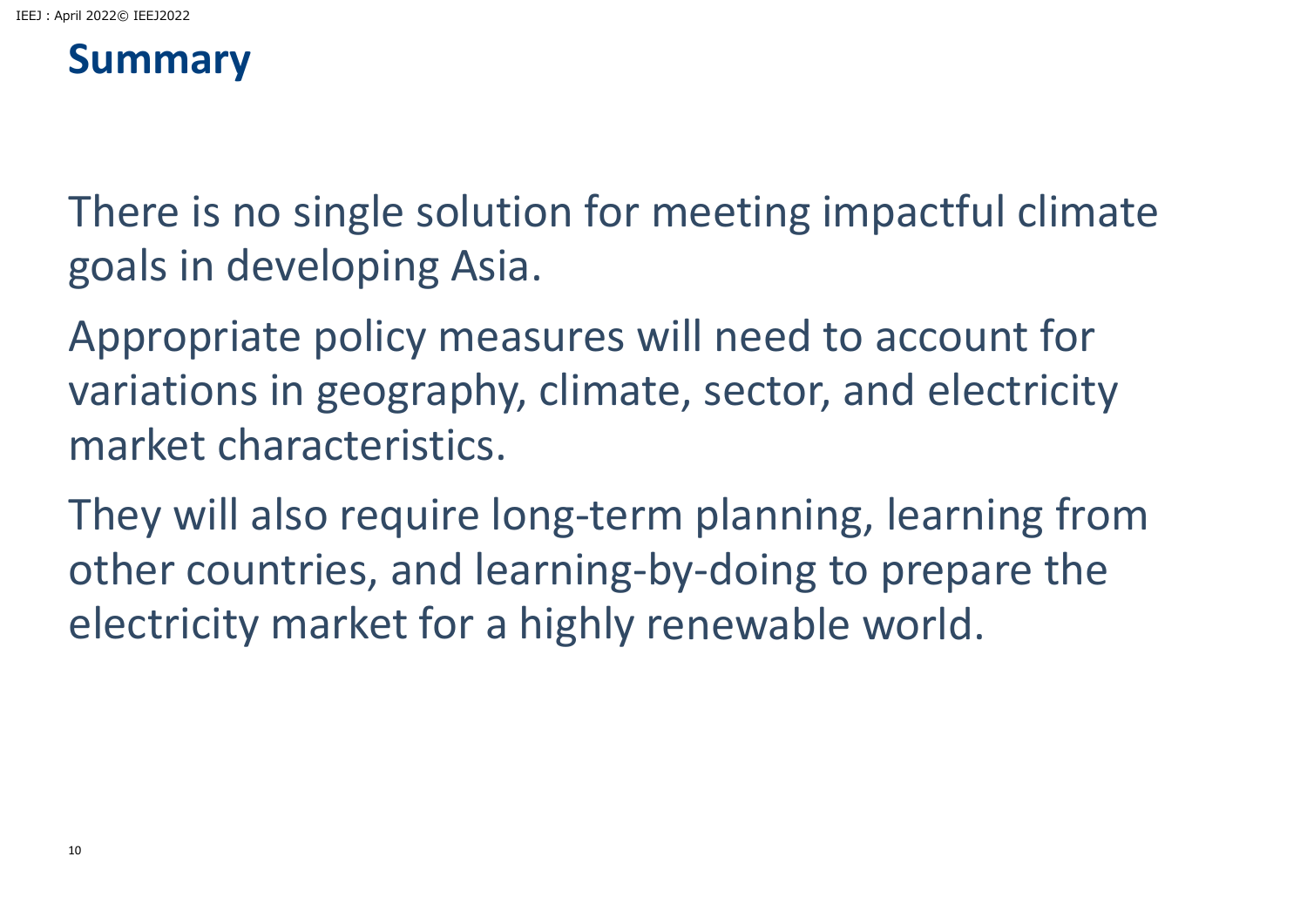#### **References**

Azhgaliyeva and Mishra (2021) Feed‐in Tariffs for Financing Renewable Energy in Southeast Asia, *Wiley Interdisciplinary Reviews: Energy and Environment* e425

ADB ETM

ADB Energy Transition Mechanism Explainer: How ETM Will Support Climate Action in Southeast Asia

ADB What People are Saying About the Energy Transition Mechanism (ETM)

ADB Japan Announces \$25 Million for ADB‐Led Energy Transition Mechanism in Southeast Asia

ADB Building <sup>a</sup> Scalable and Sustainable Energy Transition Mechanism (ETM) for Southeast Asia: Partnership Launch

ADB Launch of the Partnership for Energy Transition Mechanism (ETM)